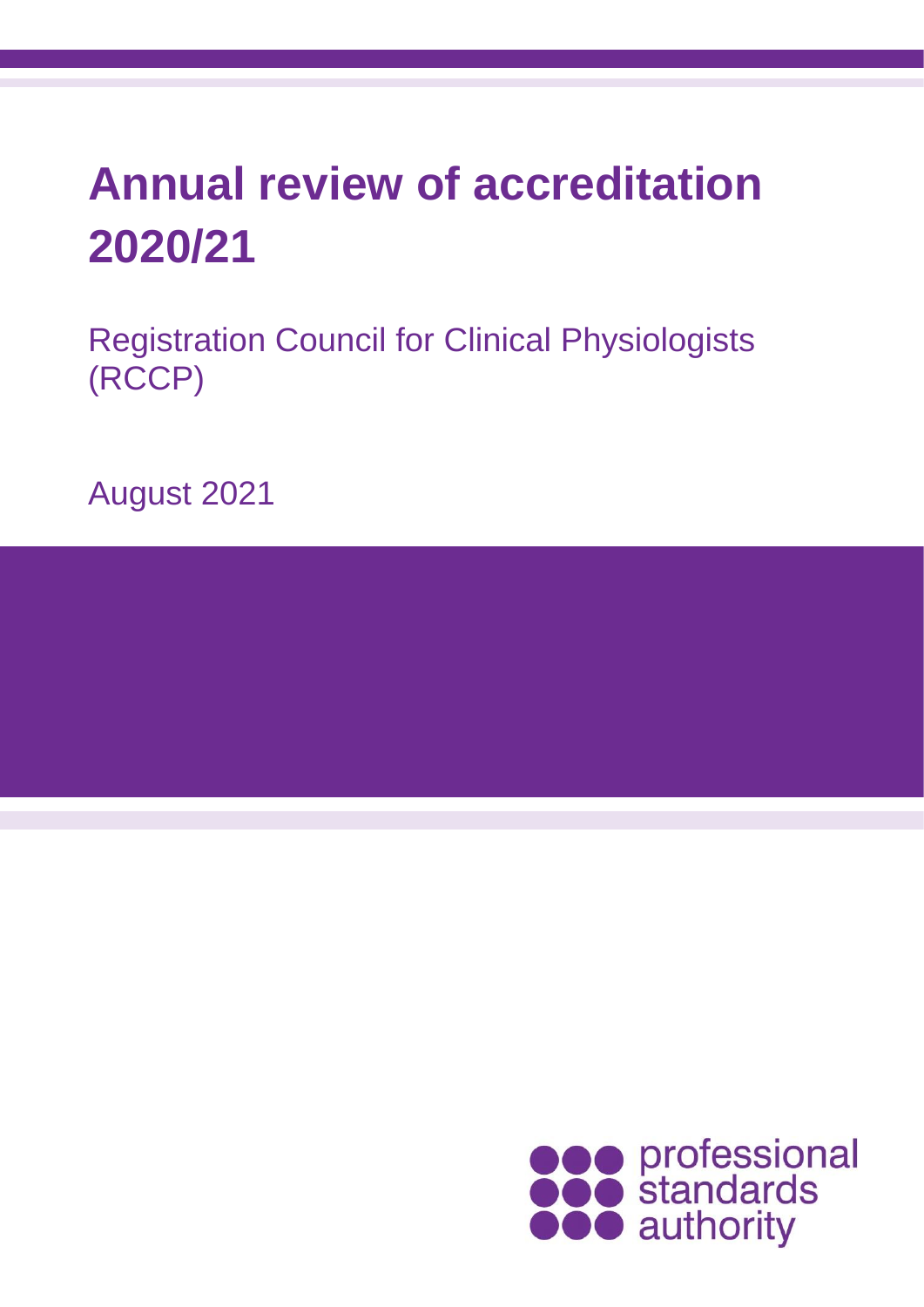### **Contents**

### **About the Registration Council for Clinical Physiologists**

The Registration Council for Clinical Physiologists (RCCP) registers:

- Audiologists/Hearing Therapists/Educational Audiologists
- Neurophysiologists
- Cardiac Physiologist
- Respiratory Physiologist
- Gastro-Intestinal Physiologist
- Sleep Physiologists

Its work includes:

- Setting and maintaining standards of practice and conduct
- Maintaining a register of qualified professionals
- Assuring the quality of education and training
- Requiring registrants to keep their skills up to date through continuing professional development
- Handling complaints and concerns raised against registrants and issuing sanctions where appropriate.

As of June 2021, there were 5,583 registrants on RCCP's register.

RCCP was first accredited on 13 March 2018. This is its third annual review, and this report covers 13 March 2020 to 13 March 2021.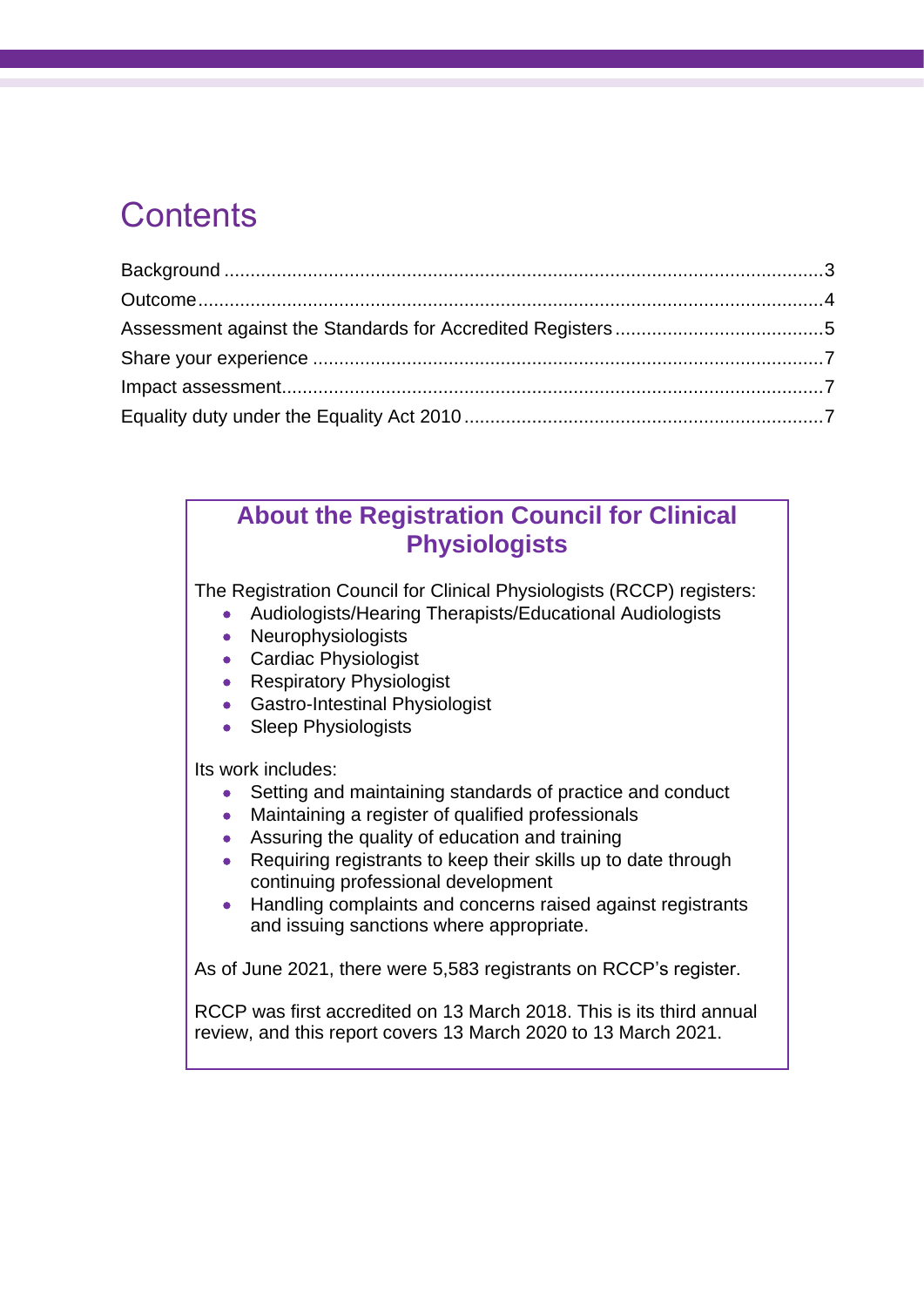## <span id="page-2-0"></span>**Background**

The Professional Standards Authority accredits registers of people working in a variety of health and social care occupations not regulated by law. To be accredited, organisations holding such registers must prove that they meet our demanding Standards for Accredited Registers (the Standards). Accreditation is reviewed every 12 months.

Accreditation can be renewed by a Moderator in cases where all Standards are evidenced to be met. A Moderator can also issue Recommendations.

Where concerns do exist, or information is not clear, a targeted review will be initiated by a Moderator. The outcome of this review is assessed by an Accreditation Panel, who can decide to renew accreditation, renew accreditation with conditions, suspend accreditation or remove accreditation. Panels may also issue Recommendations and note Achievements.

- **Condition** Changes that must be made within a specified timeframe to maintain accreditation
- **Recommendation**  Actions that would improve practice and benefit the operation of the register, but do not need to be completed for compliance with the Standards to be maintained. Implementation of recommendations will be reviewed at annual renewal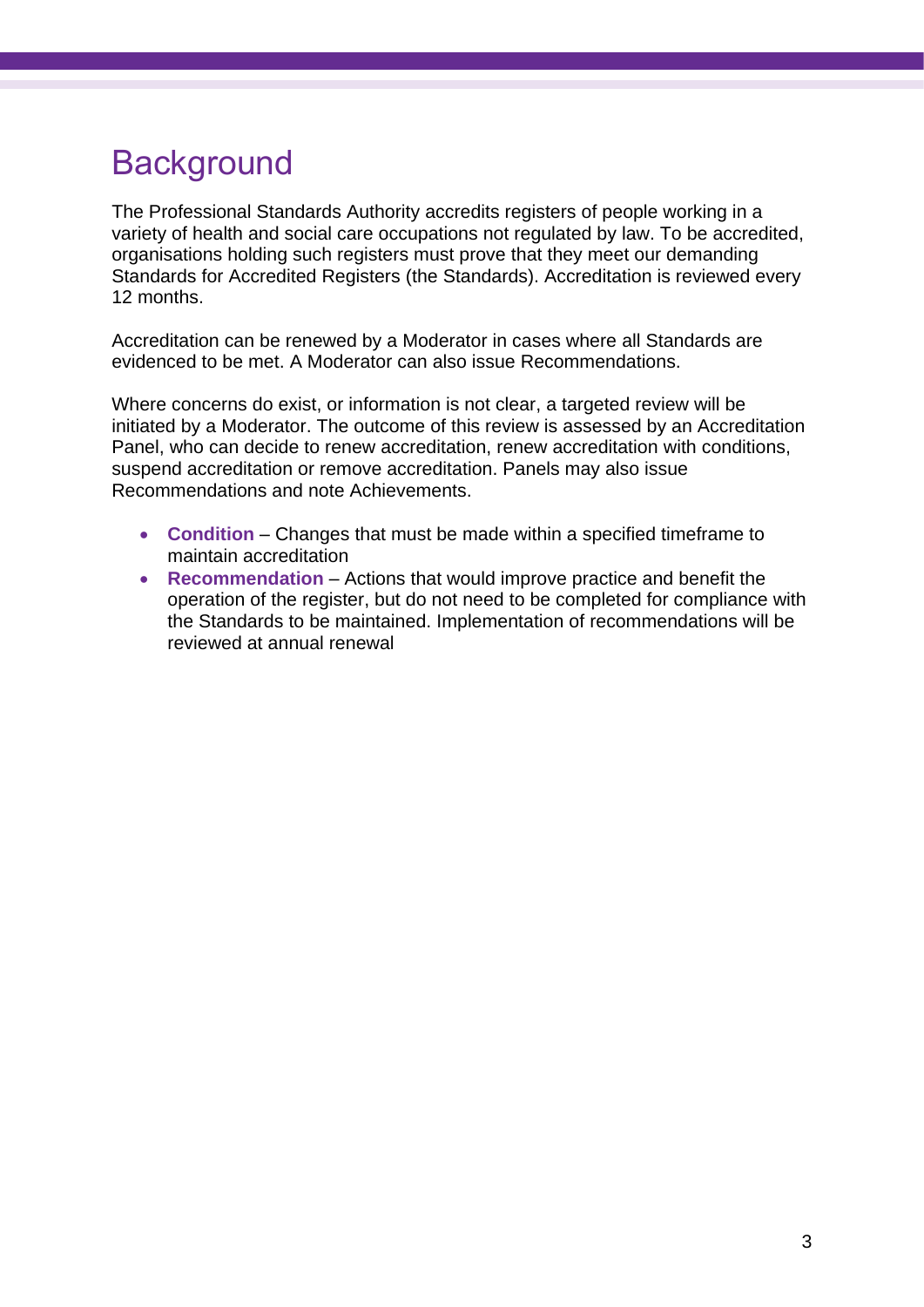### <span id="page-3-0"></span>**Outcome**

Accreditation for the Registration Council for Clinical Physiologists (RCCP) was renewed for the period of 13 March 2021 to 13 March 2022.

Accreditation was renewed by a Moderator following a review of evidence gathered by the Accreditation team and supplied by the RCCP.

The RCCP and the Academy for Healthcare Science (AHCS) recently announced that 'all business relating to The Registration Council for Clinical Physiologists (RCCP) has been transferred into the Academy for Healthcare Science (AHCS) with immediate effect' and that 'nothing will change in the immediate future; all existing staff are being retained and the RCCP annual renewal process for 2021/22 will continue as normal. Any registrant, public or Fitness to Practice queries should continue to be addressed to the respective organisation.' This change came into effect on 1 June 2021. This assessment is based on the RCCP processes as these are still in effect.

No Conditions or Recommendations were issued.

The following report provides detail supporting the outcome.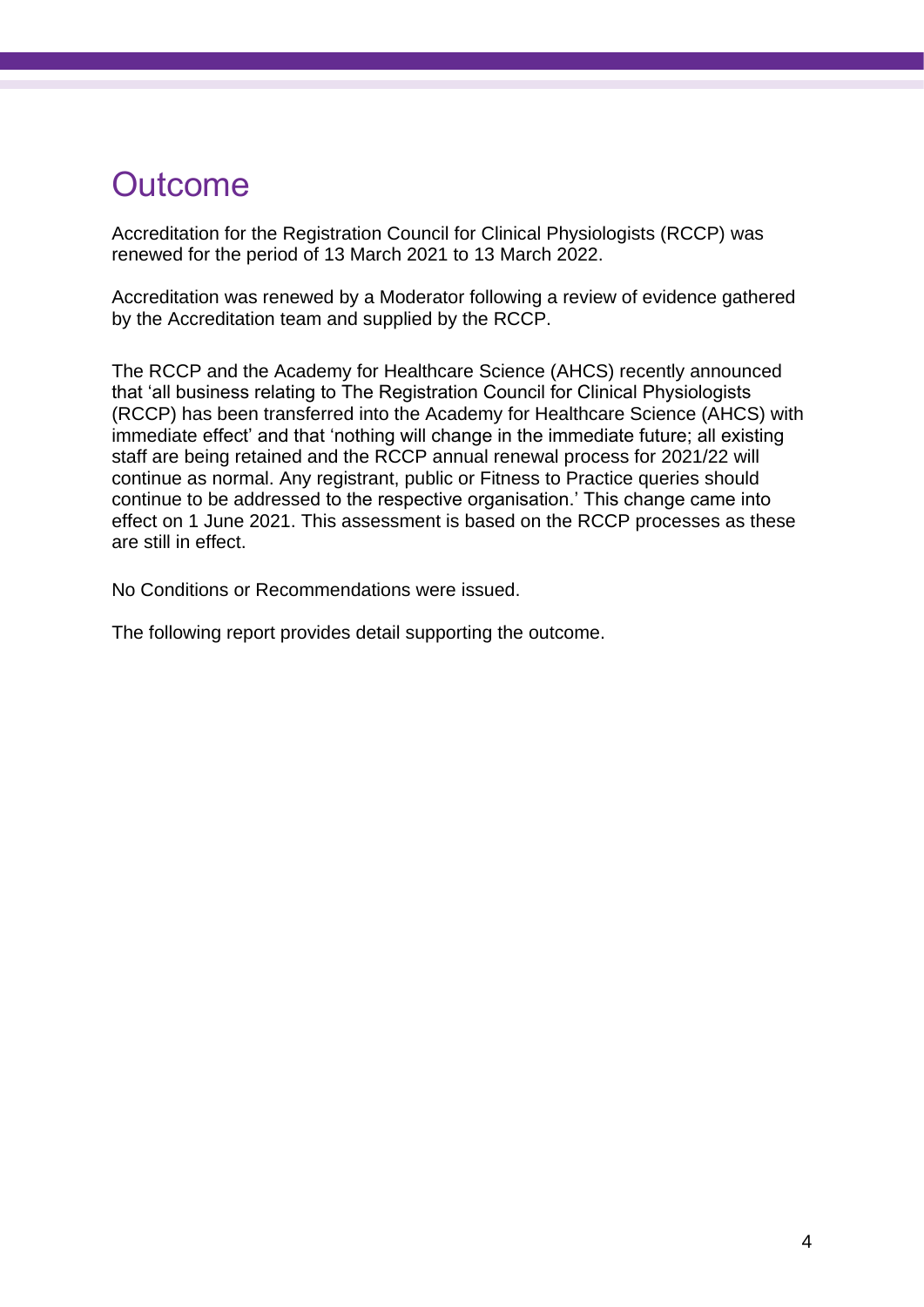### <span id="page-4-0"></span>Assessment against the Standards for Accredited Registers

**Standard 1: the organisation holds a voluntary register of people in health and/or social care occupations**

1.1 There were no significant changes reported or noted in relation to RCCP's performance against this Standard in the past year. No changes have been made to the RCCP's register as a result of the RCCP becoming a subsidiary of the AHCS. The Authority found that this Standard continues to be met.

**Standard 2: the organisation demonstrates that it is committed to protecting the public and promoting public confidence in the occupation it registers**

2.1 The Authority looked at the information provided under Standard 7 when considering this Standard and found that it continues to be met.

#### **Standard 3: risk management**

- 3.1 At last year's annual review, the Authority reviewed how registers were considering the risks associated with the COVID-19 pandemic. RCCP reported that it had considered the risks and that it was working with the Accredited Registers Collaborative on a collective approach. Whilst welcoming the collaboration between the registers, the Authority noted that risks associated with the pandemic may be different for each occupation and as such should be recorded by each register within their risk matrices. The Authority decided to issue a recommendation for the RCCP to consider updating its risk register to include risks associated with the COVID-19 pandemic.
- 3.2 The RCCP added relevant risks to its risk register and provided the updated version to the Authority. The Authority reviewed the risk register and found that the Recommendation had been considered.
- 3.3 The RCCP reported that it will be reviewing and updating its risk register for its next Board meeting in September. The RCCP will provide an updated version to the Authority in due course.
- 3.4 The Authority found that this Standard continues to be met.

**Standard 4: the organisation demonstrates that it has sufficient finance to enable it to fulfil its voluntary register functions effectively including setting standards, education, registration, complaints and removal from the register**

4.1 As part of its due diligence, the Authority reviewed records from Companies House and found that this Standard continues to be met.

**Standard 5: the organisation demonstrates that it has the capacity to inspire confidence in its ability to manage the register effectively**

5.1 The Authority looked at the information provided under Standard 7 when considering this Standard and found that it continues to be met.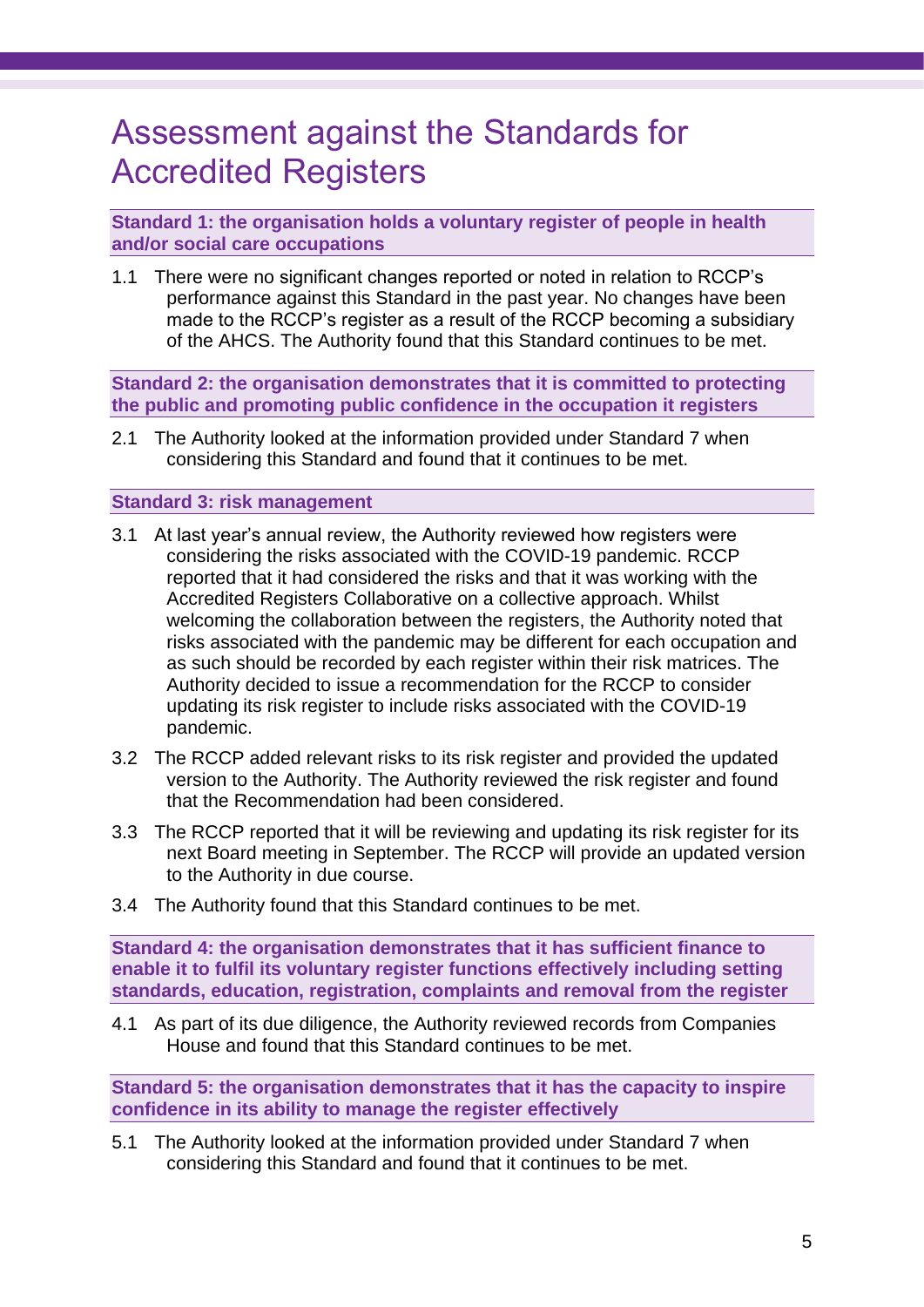**Standard 6: the organisation demonstrates that there is a defined knowledge base underpinning the health and social care occupations covered by its register or, alternatively, how it is actively developing one. The organisation makes the defined knowledge base or its development explicit to the public**

6.1 There were no significant changes reported or noted in relation to RCCP's performance against this Standard in the past year. No changes have been made to the RCCP's register as a result of the RCCP becoming a subsidiary of the AHCS. The Authority found that this Standard continues to be met.

#### **Standard 7: governance**

- 7.1 As noted above, the RCCP has recently [announced](https://rccp.co.uk/media/rjxdrg1f/completion-press-release-final-01-06-21.pdf) that it had transferred its business to the Academy for Healthcare Science (AHCS). The organisations confirmed that 'nothing will change in the immediate future' and that 'any registrant, public or Fitness to Practice queries should continue to be addressed to the respective organisation.' This change came into effect on 1 June 2021.
- 7.2 This has resulted in changes to the RCCP's governance. The Board has been reshaped to include AHCS Board members and the AHCS Chief Executive and Registrar has taken over as the Chief Executive and Registrar for the RCCP. No further changes have been made to any of the RCCP's committees, standards or procedures.
- 7.3 The RCCP confirmed that it had consulted with its registrants, professional bodies and the higher education institutions about the change, noting that overall, the 'proposals were positively received.' The RCCP and the AHCS are committed to ensure that the process remains transparent going forward and will be publishing a set of Frequently Asked Questions in due course.
- 7.4 The Authority recognise the changes that have been made to the governance of the RCCP and will be reviewing these arrangements as part of the Academy's next assessment to ensure there is effective oversight of the RCCP and its functions. The Authority found that this Standard continues to be met.

#### **Standard 8: setting standards for registrants**

8.1 There were no significant changes reported or noted in relation to RCCP's performance against this Standard in the past year. No changes have been made to the RCCP's register as a result of the RCCP becoming a subsidiary of the AHCS. The Authority found that this Standard continues to be met.

#### **Standard 9: education and training**

9.1 There were no significant changes reported or noted in relation to RCCP's performance against this Standard in the past year. No changes have been made to the RCCP's register as a result of the RCCP becoming a subsidiary of the AHCS. The Authority found that this Standard continues to be met.